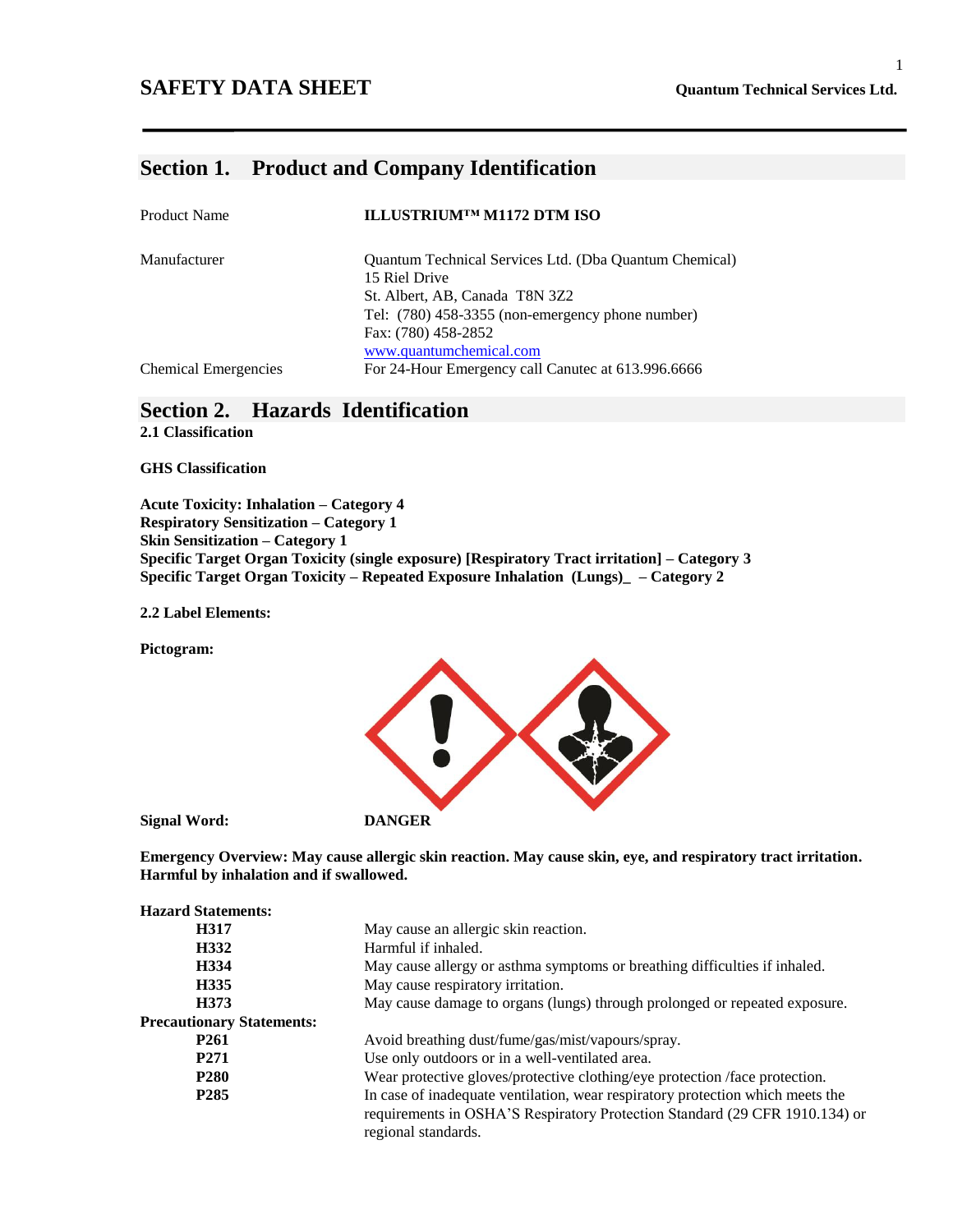| <b>Response:</b>     |                                                                                                                                                                                            |
|----------------------|--------------------------------------------------------------------------------------------------------------------------------------------------------------------------------------------|
| $P370 + P378$        | In case of fire: Use water spray, carbon dioxide, dry chemical, or foam to<br>extinguish.                                                                                                  |
| $P303 + P361 + P353$ | IF ON SKIN (or hair): Take off immediately all contaminated clothing. Rinse<br>skin with water [or shower].                                                                                |
| $P304 + P340$        | IF INHALED: Remove victim to fresh air and keep at rest in a position comfortable<br>for breathing.                                                                                        |
| $P301 + P310$        | IF SWALLOWED: Immediately call a POISON CENTER/doctor.                                                                                                                                     |
| $P305 + P351 + P338$ | IF IN EYES: Rinse cautiously with water for several minutes. Remove contact lenses,<br>if present and easy to do. Continue rinsing.                                                        |
| <b>P331</b>          | Do NOT induce vomiting.                                                                                                                                                                    |
| $P332 + P313$        | If skin irritation occurs: Get medical advice/attention.                                                                                                                                   |
| $P362 + P364$        | Take off contaminated clothing and wash before reuse.                                                                                                                                      |
| Storage:             |                                                                                                                                                                                            |
| $P403 + P233$        | Store in a well-ventilated place. Keep container tightly closed.                                                                                                                           |
| P <sub>235</sub>     | Keep cool.                                                                                                                                                                                 |
| <b>Disposal</b>      |                                                                                                                                                                                            |
| <b>P501</b>          | Dispose of contents/container to an appropriate treatment and disposal facility<br>in accordance with applicable laws and regulations, and product characteristics<br>at time of disposal. |

# **Section 3. Composition and Ingredient Information**

| Ingredients                                     | %      | $C.A.S. \#$ |
|-------------------------------------------------|--------|-------------|
| $Hexamethylene - 1, 6-diisocyanate Homopolymer$ | 65-85  | 28182-81-2  |
| Diethyl Fumarate                                | $5-10$ | 623-91-6    |

Note: Ingredient content ranges are given to protect proprietary information.

## **Section 4. First Aid Measures**

| Eye Contact             | Immediately flush with plenty of water for at least 15 minutes. If redness, itching, or<br>a burning sensation develop, seek medical attention.                                       |
|-------------------------|---------------------------------------------------------------------------------------------------------------------------------------------------------------------------------------|
| Skin Contact            | Remove from skin immediately. Rinse with clean water for 20-30 minutes. Use soapy<br>water if needed. If redness, itching, or a burning sensation develop, seek medical<br>attention. |
| Inhalation<br>Ingestion | Move victim to fresh air immediately. Give oxygen and seek medical attention.<br>Do not induce vomiting. Dilute with water and seek medical attention immediately.                    |

# **Section 5. Fire Fighting Measures**

| Flash Point                      | $>200^{\circ}$ F (93 $^{\circ}$ C).                                                                                                                                 |
|----------------------------------|---------------------------------------------------------------------------------------------------------------------------------------------------------------------|
| Auto Ignition Temperature (C)    |                                                                                                                                                                     |
| <b>Extinguishing Media</b>       | Foam/carbon dioxide/dry chemical/water fog.                                                                                                                         |
| Protective Equipment             | Safety glasses and gloves.                                                                                                                                          |
| Unusual Hazards                  | Closed containers may rupture from build-up of pressure when exposed to extreme                                                                                     |
|                                  | heat.                                                                                                                                                               |
| Sensitivity to Mechanical        | Not expected to be sensitive to mechanical impact.                                                                                                                  |
| Special Fire Fighting Procedures | Remove all ignition sources. Wear self-contained breathing apparatus and complete<br>personal protective equipment when entering confined areas where potential for |
|                                  | exposure to vapors or products exist.                                                                                                                               |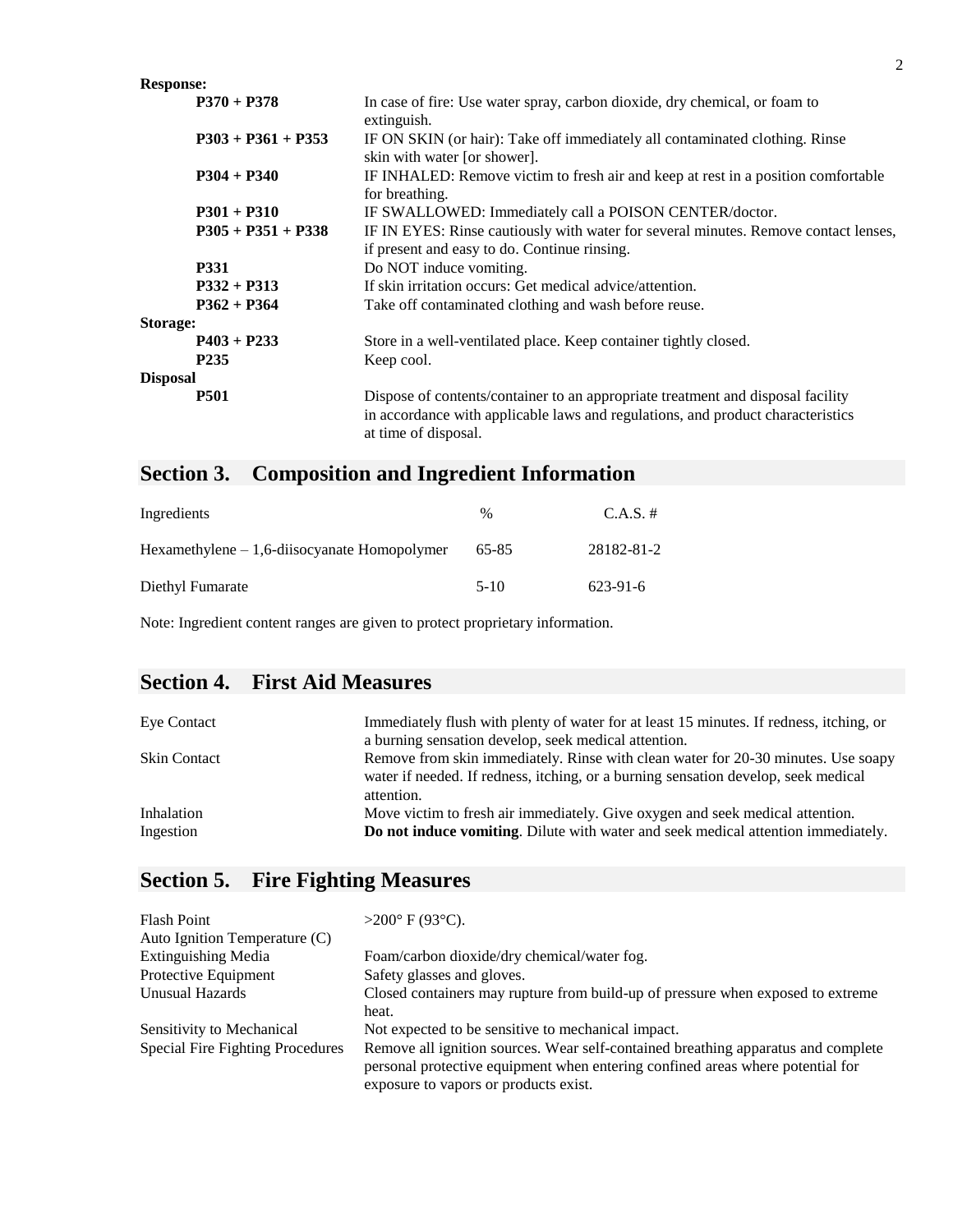## **Section 6. Accidental Release Measures**

| Leak/Spill | Avoid contact with substance. All persons involved in clean-up must be wearing<br>appropriate protective equipment. Stop the spill at source, pump liquid to salvage<br>container. Remaining liquid may be taken up on clay, diatomaceous earth, or other<br>absorbent. Treat with decontamination solutions: Nonionic surfactant Union Carbide's<br>Tergitol TMN-10 (20%) and water (80%); concentrated ammonia (3-8%), detergent |
|------------|------------------------------------------------------------------------------------------------------------------------------------------------------------------------------------------------------------------------------------------------------------------------------------------------------------------------------------------------------------------------------------------------------------------------------------|
|            | $(2\%)$ and water $(90-95\%)$ .                                                                                                                                                                                                                                                                                                                                                                                                    |

## **Section 7. Handling and Storage**

| <b>Handling Procedures</b> | Avoid skin and eye contact. Avoid breathing fumes. Wash thoroughly before eating<br>or drinking.                                                                         |
|----------------------------|--------------------------------------------------------------------------------------------------------------------------------------------------------------------------|
| Storage Needs              | Store in a cool and dry place away from ignitable sources as exothermic generation<br>of carbon dioxide may cause dangerous pressure. Store in tightly sealed containers |
|                            | and protect from moisture. Re-seal partially used containers.                                                                                                            |

## **Section 8. Exposure Controls and Personal Protection.**

| Protective Equipment            |                                                                                      |
|---------------------------------|--------------------------------------------------------------------------------------|
| Eve/Type                        | Chemical tight goggles; full face shield if possibility of splashing.                |
| Respiratory/Type                | Respiratory masks should be worn at all times in the case of inadequate ventilation. |
|                                 | A NIOSH/MSHA respirator is acceptable.                                               |
| Gloves/Type                     | Use neoprene or rubber gloves.                                                       |
| Clothing/Type                   | Wear adequate protective coveralls and footwear.                                     |
| Other/Type                      | Eyewash fountain. Emergency shower should be in close proximity.                     |
| <b>Ventilation Requirements</b> | Ventilate adequately. Local exhaust may be required in certain instances and         |
|                                 | mechanical exhaust is usually sufficient                                             |

# **Section 9. Physical and Chemical Properties**

| <b>Physical State</b>        | Liquid.                                                |
|------------------------------|--------------------------------------------------------|
| Appearance                   | Clear/pale yellow.                                     |
| Odor                         | Slightly musty.                                        |
| Specific Gravity             | 1.15 @ 25°C.                                           |
| Vapor Pressure (mm Hg)       | Approx. $5.2 \times 10^{-9}$                           |
| Vapor Density $(Air=1)$      | No Data.                                               |
| <b>Evaporation Rate</b>      | No Data.                                               |
| <b>Boiling Point</b>         | $382^\circ$ F.                                         |
| pH                           | No Data.                                               |
| Solubility in water          | Insoluble in water @ $68^{\circ}$ F (20 $^{\circ}$ C). |
| Freezing Point $(^{\circ}C)$ | N/D                                                    |
| <b>Melting Point</b>         | N/D                                                    |
| Percent Solids by Weight     | $9.6$ lb/gal.                                          |
| Percent Volatile (g/l)       | 0% by weight; 0% by volume.                            |
| VOC(g/l)                     | 0% with water; 0% without water.                       |
| <b>Viscosity</b>             | 650-750                                                |
|                              |                                                        |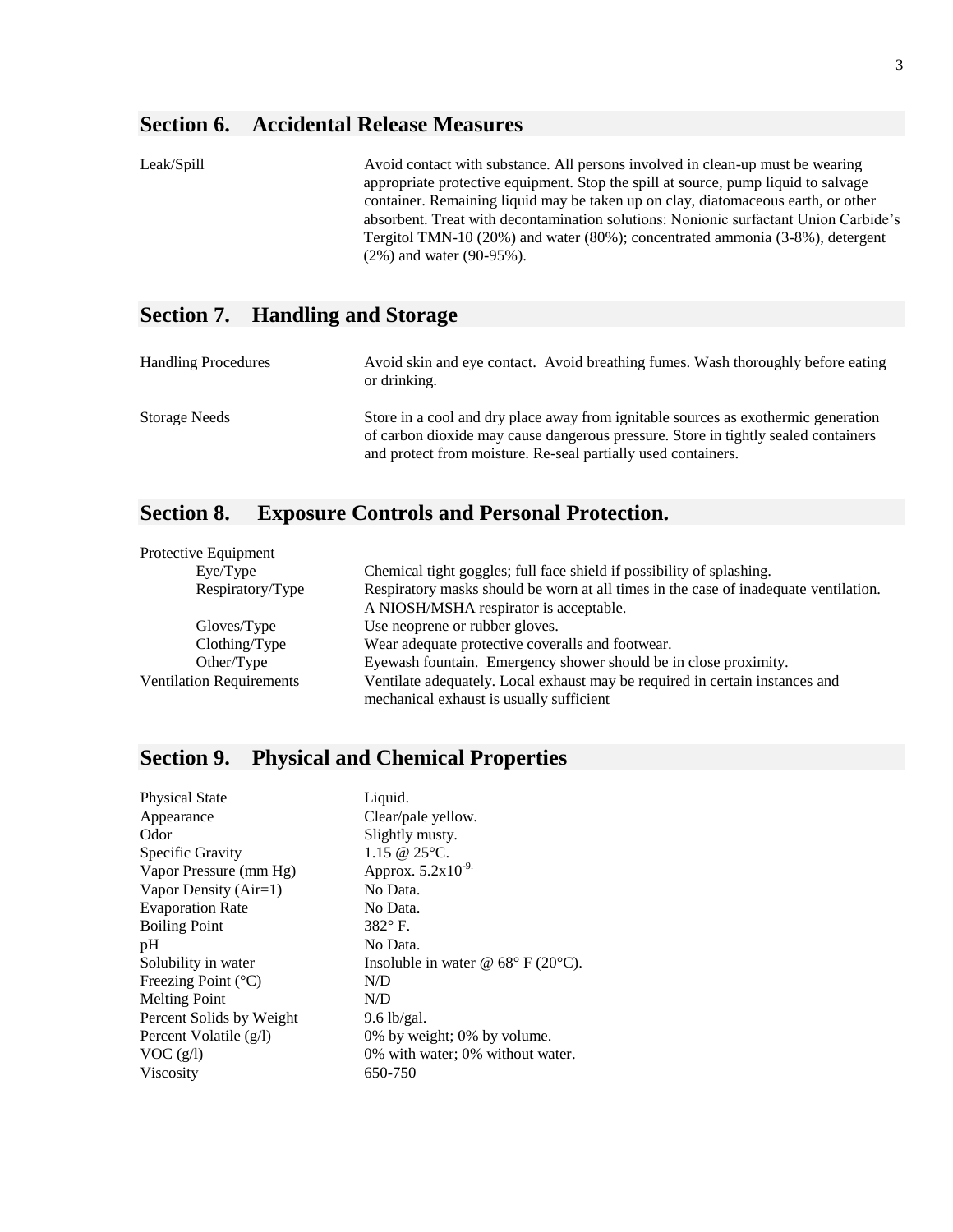## **Section 10. Stability and Reactivity**

| Stability                    | Stable.                                                                                               |
|------------------------------|-------------------------------------------------------------------------------------------------------|
| Conditions to Avoid          | Excessive heat, open flame, sparks, and strong oxidizing agents.                                      |
|                              | Protect from atmospheric moisture. Replace outage with inert dry nitrogen.                            |
| Incompatibility              | Water, acid, base (alkalis, ammonia), alcohols, metal compounds.                                      |
| <b>Reactivity Conditions</b> | See "incompatibility".                                                                                |
| Hazardous Products of        |                                                                                                       |
| Decomposition                | Isocyanate vapors or mist, carbon dioxide, carbon monoxide, nitrogen oxides.                          |
| Conditions to Avoid          | Avoid incompatible reactants, especially strong bases, water or temperatures over<br>$160^{\circ}$ C. |

## **Section 11. Toxicological Information**

| Acute Oral Toxicity(LD50)    | $>10000$ mg/Kg (rats).                                                                                                                                                                              |
|------------------------------|-----------------------------------------------------------------------------------------------------------------------------------------------------------------------------------------------------|
| Dermal (LD50)                | $>5000$ mg/Kg (rabbits).                                                                                                                                                                            |
| Inhalation (LC50)            | Lower respiratory (pulmonary) irritant.                                                                                                                                                             |
|                              | LC50 Value Range from 137-1150 MG/M3 were obtained in rats exposed to<br>aerosols. (4H EXP.)                                                                                                        |
| Severe Irritant              | Capable of inducing corneal injury (rabbit). Maximum primary eye irritant score:<br>54.6/110 for 24 hour skin effects: Moderate and Dermal. Primary dermal irritation<br>score: $3.4/8.0$ (rabbit). |
| Sensitizing Capability of    |                                                                                                                                                                                                     |
| Material                     | Pulmonary and dermal sensitizer in animals and humans.                                                                                                                                              |
| Carcinogenicity of Material  | Not classified as carcinogenic.                                                                                                                                                                     |
| Teratogenicity               | Not available.                                                                                                                                                                                      |
| Mutanagenicity               | Not available.                                                                                                                                                                                      |
| Reproductive Effects         | Not available.                                                                                                                                                                                      |
| <b>Synergistic Materials</b> | None known.                                                                                                                                                                                         |

## **Section 12. Ecological Information**

| <b>Aquatic Toxicity:</b>              |
|---------------------------------------|
| Zebra Fish : LC50 (96hr) 100 mg/l.    |
| Water Flea: EC50 (48 hour) .100 mg/l. |
| Persistence/Degradability             |
| Not readily biodegradable.            |
| Bioaccumulation                       |
| Accumulation is not expected.         |
|                                       |

## **Section 13. Disposal Considerations**

Waste Disposal In accordance with municipal, provincial and federal regulations. Empty containers must be handled with care due to product residue. Do not heat or cut empty containers with electric or gas torch.

## **Section 14. Transport Information**

| Proper Shipping Name | Polyisocyanate.                        |
|----------------------|----------------------------------------|
| Hazard Class:        | Non-regulated in 55 gallon drums, NOI. |